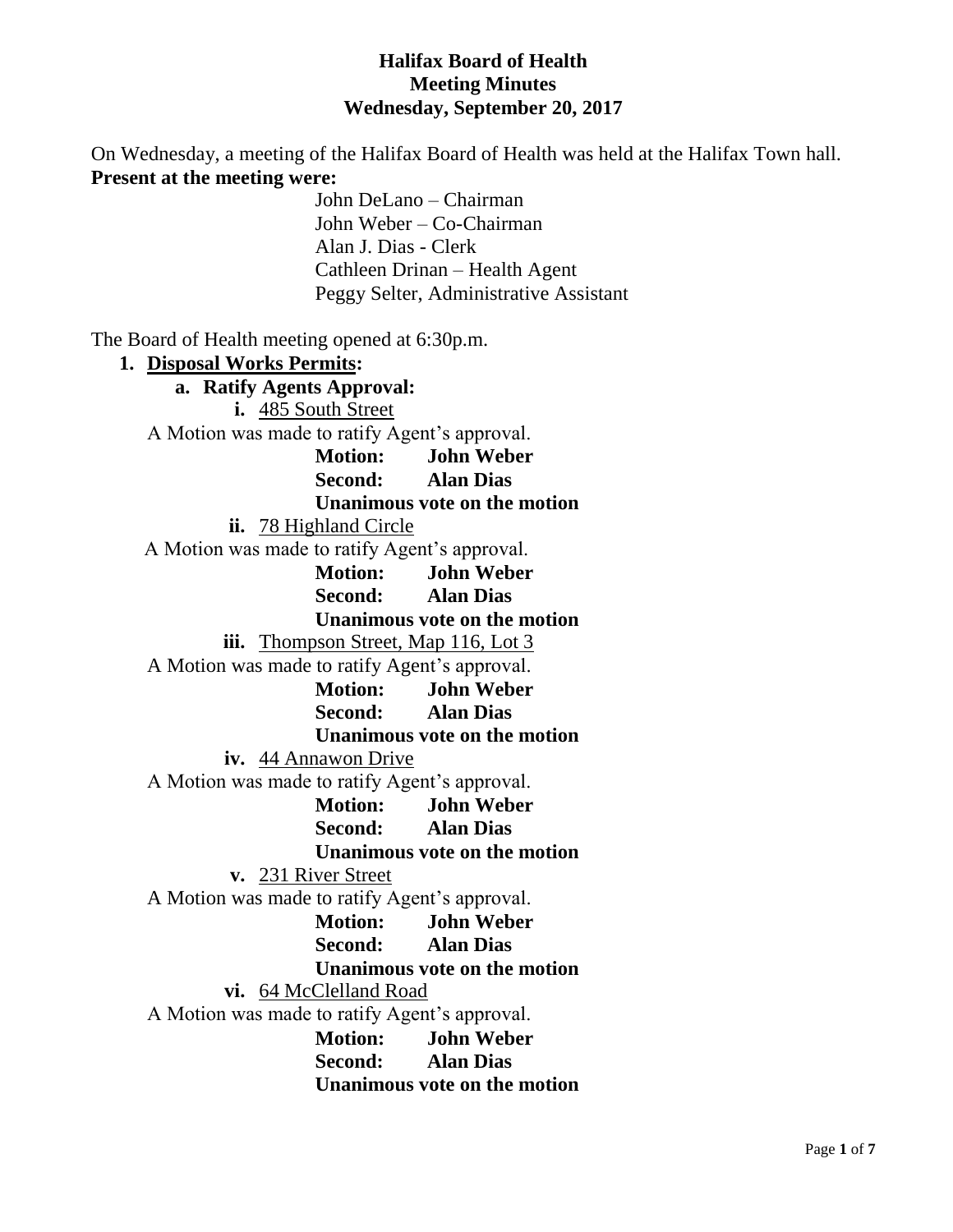**vii.** 2 Carver Street A Motion was made to ratify Agent's approval. **Motion: John Weber Second: Alan Dias Unanimous vote on the motion viii.** Amanda's Way, Phase V A Motion was made to ratify Agent's approval. **Motion: John Weber Second: Alan Dias Unanimous vote on the motion b. Recommended for approval: i.** 355 Plymouth Street (Dunkin Donuts) **1.** Filter in both tanks? A Motion was made to approve with revisions. **Motion: John Weber Second: Alan Dias Unanimous vote on the motion**

### **c. Requiring Local Upgrades & Variances: (but otherwise recommended for approval):**

- **i.** 24 Furnace Road
	- **1.** Relief is requested for the reduction of separation to high groundwater.
	- **2.** Reduction from the required 4' separation to a 3' separation to high groundwater.
	- **3.** Use of hydraulic barrier proposed to provide equivalent separation.

A Motion was made to approve with local upgrade. (Note# 2 on plan)

| <b>Motion:</b> | <b>John Weber</b>            |
|----------------|------------------------------|
| Second:        | <b>Alan Dias</b>             |
|                | Unanimous vote on the motion |

- **2.** 395 Plymouth Street: Update/Discussion.
	- **a.** Present for Meeting was Cathy Waitt, David Geslen, Linda King, Thao Pham, Hiep Pham, Michelle Jones, Connie Spicorra and Michael Carey.
		- **i.** Health Agent updated Board on several issues.
			- **1.** Dumpsters: There was a misunderstanding between Graham Waste Removal and the owner(s) regarding the needs for two (2) dumpsters, one for rubbish and one recyclables. The rubbish barrels that are currently there will be removed and replaced with a rubbish dumpster and the recycle dumpster will remain.
			- **2.** Gas Pipes: The owner(s) plumber will go and pull a permit at the Building Dept. to remove/repair the gas pipes.
			- **3.** Lead: Owner(s) hired a new lead inspector, Mr. Mark Boudette, Eastern Accu-Fordable. Mr. Boudette went out to the property, did an inspection and will submit the report to the owner(s).
			- **4.** Pool: Owner(s) have two (2) options in regards to the pool.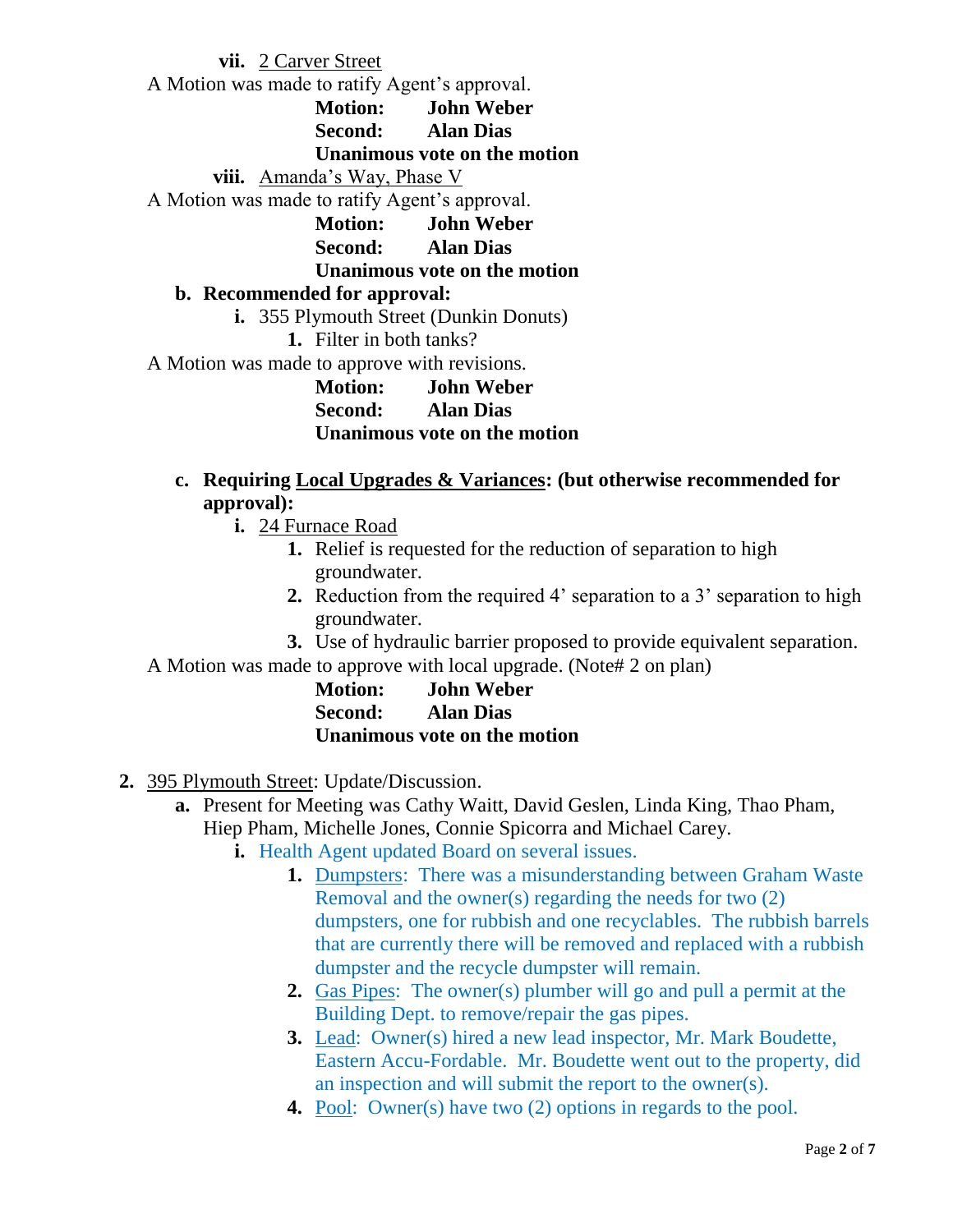- **a.** Not use it. Empty and fill it in.
- **b.** Use it. It would be considered a semi-public pool and owner(s) will have to comply with the state regulations for operating a semi-public pools. The fencing will have to be improved and a certified pool operator will have to test the pool daily. The Health Agent will make sure owner(s) has a copy and/or the link to the regulations pertaining to the pool.
- **ii.** Board asked if the residents in attendance had any questions.
	- **1.** A tenant asked if she could be given more than a two (2) day notice when the owner(s) need access to her apartment for repairs as she is a teacher and unable to find coverage that quickly.
		- **a.** The Board replied that matter is between the owner and herself.
	- **2.** A tenant expressed he was angry regarding that in his opinion it took this long for other problems to be addressed and stated that his attorney would be contacting the Board of Health.
		- **a.** The Board reminded the tenant(s) that this was all discussed at the last meeting and the Board of Health had to prioritize and put the replacement of the septic system first.
- **iii.** The Board summarized commenting the recycle dumpster plus a rubbish dumpster is needed at the property to accommodate the number of apartments and tenants. The owner(s) will have to address the other issues stated on the list of concerns from the letter sent by the Health Agent. Owner(s) need to pull a permit to do the repairs, with a licensed contractor if the repair requires one.
- **iv.** The Board asked the owner(s) if they had a time-frame in mind for the repairs to be completed that they could give the Board at this time to get the repairs needed done. They did not. The Board suggested they look at the list of repairs again and report back to the Board of Health with a timeframe for each specific item on or before 10.04.17 and they would review and discuss whether or not the time-frame given was acceptable or not at their meeting that night. All members of the Board concurred.

A Motion was made to require deadlines be submitted to the Board of Health on or before October 04, 2017, in writing, for all items.

| <b>Motion:</b> | <b>John Weber</b>            |
|----------------|------------------------------|
| Second:        | <b>Alan Dias</b>             |
|                | Unanimous vote on the motion |

### **3. Bring to Boards Attention:**

- **a.** 25 White Island Road-pipe repair w/o permit
	- **i.** The Health Agent updated the Board on the pipe repair without permits.
		- **1.** The Board commented that it is the owner(s) responsibility to pull a permit for the work that has been done.
	- **ii.** The Health Agent updated the Board that an inspector/installer will send a camera line into the system, checking the risers and do the repairs noted in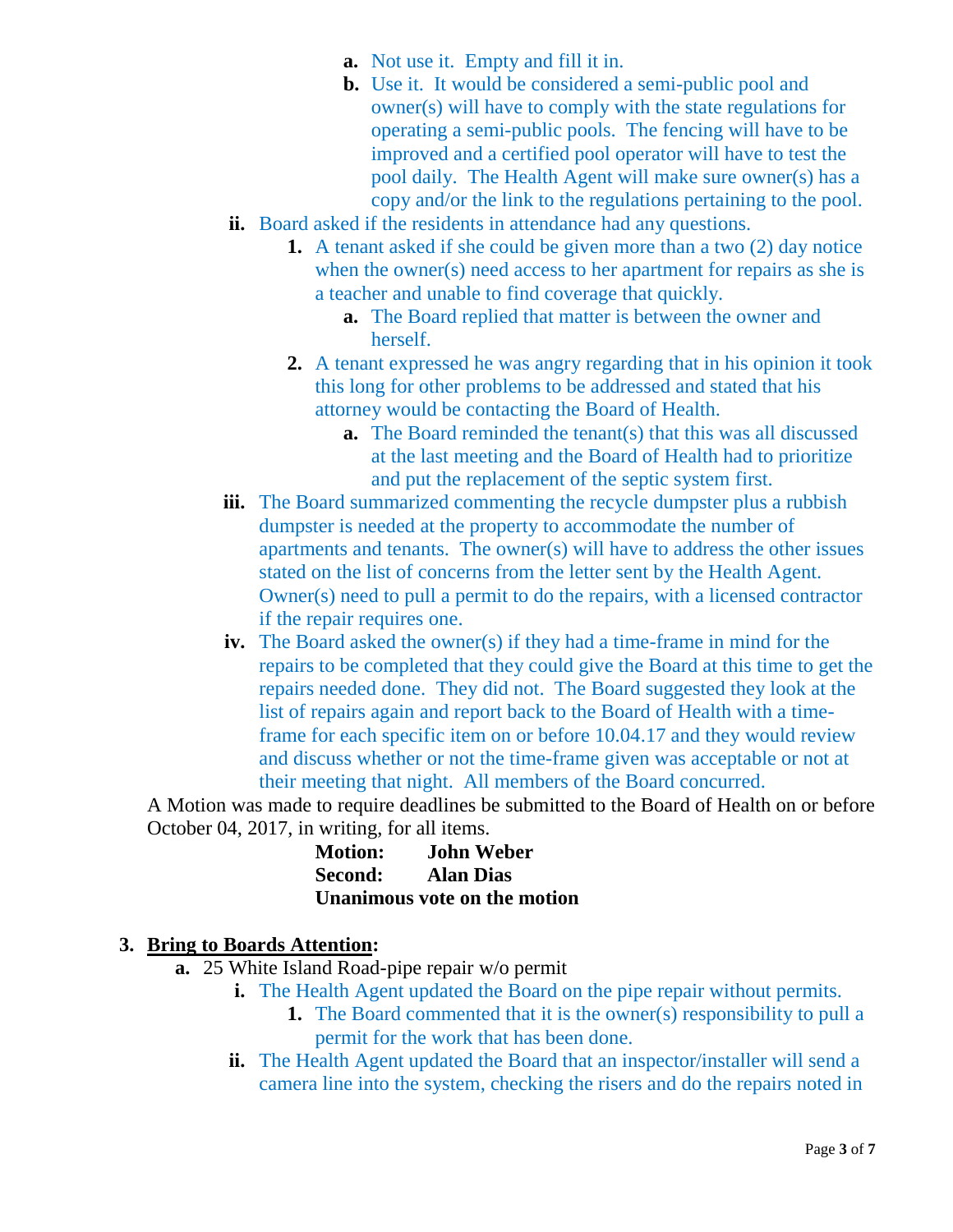the "Conditional Pass" Title V Inspection report submitted to the Board of Health.

- **1.** The Board commented that once the repairs are completed, the Health Agent will inspect the repairs completed.
- **iii.** The Board commented that according to the Title V Inspection, the septic system is less than 100' from the Monponsett Pond. Monponsett Pond is tributary to a public water supply and the property will need to be added to the list of properties considered a "Covenant Case." The Board commented that this should be done under the current homeowner name(s) and they shall follow all requirements outlined in the covenant.
	- **a.** The Health Agent replied that the administrative Assistant will type–up the covenant to be recorded at the Plymouth County Registry of Deeds for the homeowner(s).

A Motion was made that homeowner(s) shall take out a permit for previous work done on the septic system and make repairs noted in the "Conditional Pass" Title V Inspection report submitted to the Board of Health. Record at the Plymouth County Registry of Deeds the Covenant Agreement drawn-up on the property and comply with all aspects of the covenant beginning.

| <b>Motion:</b> | <b>Alan Dias</b>             |
|----------------|------------------------------|
| Second:        | <b>John Weber</b>            |
|                | Unanimous vote on the motion |

- **b.** Food Establishment Plan Review
	- **i.** Food Handlers Class
	- **ii.** Renovations
	- **iii.** Plymouth Street, New Restaurant
		- **1.** Health Agent will be doing a walk-through with Building Inspector, Fire Chief & two (2) staff members and buyers.
- **c.** Discussion on how to respond to possible security treats Revisit at 10/04/17 meeting.
- **d.** Dispatch Directive Agent Updated Board
- **e.** Fieldstone Agent Updated Board
	- **i.** Well Water Result
	- **ii.** Consent Judgement
- **f.** Abandoned Housing, Abandoned Use and Zoning Agent Updated Board
- **g.** MHOA Conference Nov 15-17, 2017 Admin Updated Board

### **4. Discussion Items:**

- **i.** Two (2) Compartment Tanks? Also, limit the age?
	- **1.** Board will research and get model from another town that uses this policy.
- **ii.** Well Regulations: Inspection at change of ownership?
	- **1.** No, the bank requires this already and it is questioned as part of the Title V Inspection process.
- iii. Tight Tanks: Enforce 2 year contract policy?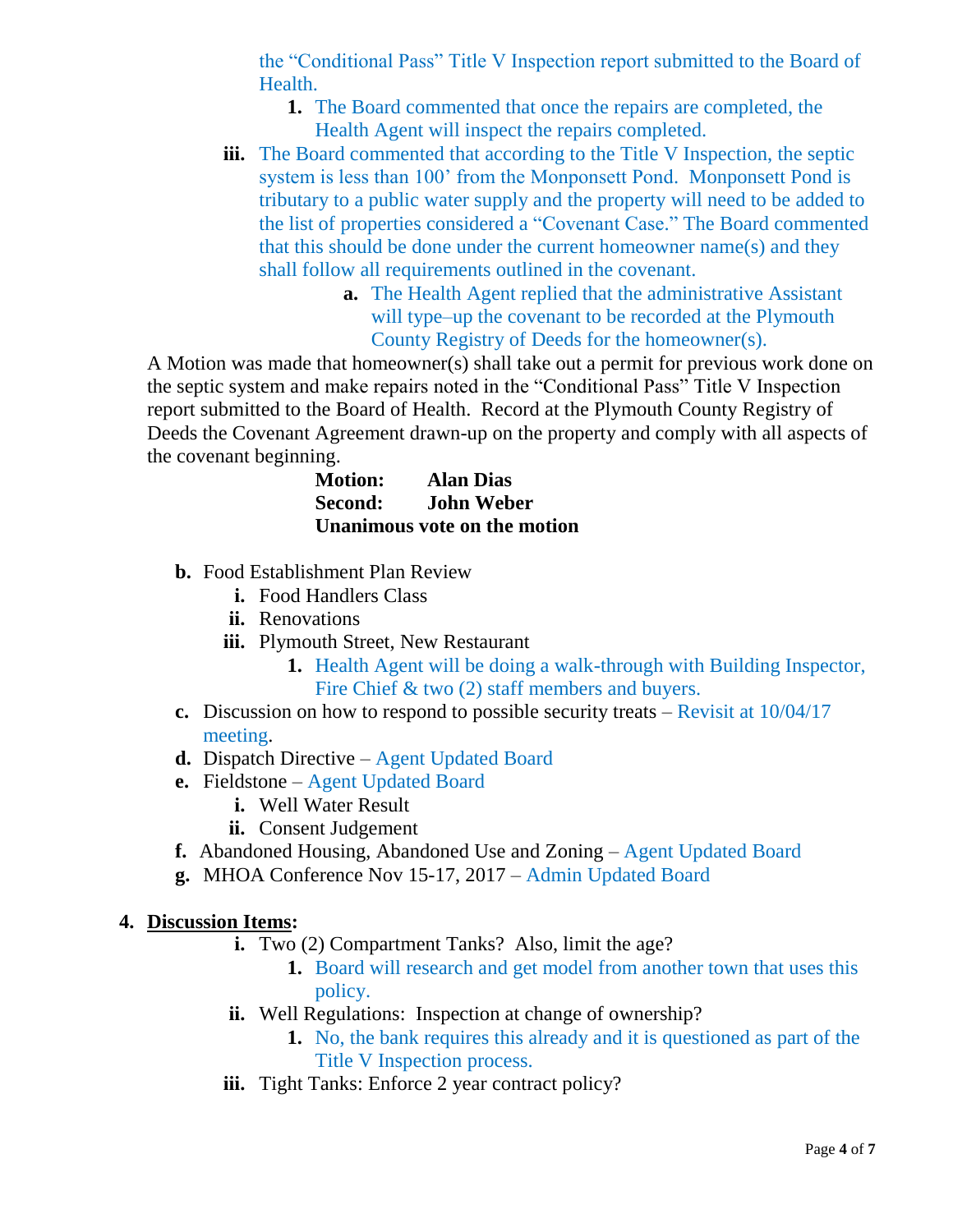**1.** No. 2 year contract is part of the initial installation process and since by necessity it is pumped frequently; that should be sufficient.

# **b. Admin Report:** - Admin. Updated Board

- **i.** 33 Ocean Avenue- Letters sent, Deed restriction needed
- **ii.** 9 Ocean Avenue Non-Compliance with O&M Contract needed
- **iii.** 19 Ocean Avenue Non-Compliance with O&M Contract needed

## **c. Agent Report:** - Agent Updated Board

- **i.** Rubbish/garbage
- **ii.** Sheriff's department- eviction
- **iii.** Mobile Home Park- Title V inspections
- **iv.** Lake St success story: failed system to tight tank to I/A system
- **v.** Flu vaccination coming Sept 28 hosted by Stop & Shop

### **5. The Following to be signed**:

- **a.** Signature Authorization 2018 Form Board Signed
- **b. Payroll for the Week Ending September 30, 2017** Board Signed
	- **i.** Cathleen Drinan
	- **ii.** Margaret Selter
	- **iii.** Tracy Noland

# **c. Meeting Minutes:** - Board Signed

- **i.** August 16, 2017 Meeting Minutes
- **ii.** September 06, 2017 Discussion
- **d. Expense Account# 01-512 – FY 18-04** Board Signed
	- **i.** Cathleen Drinan Postage Reimbursement \$9.45
	- **ii.** Thomas Schindler
		- **1.** Constable Deliver in regards to 395 Plymouth Street to:
			- **a.** Milton, MA 02186 (Twice) \$100.00
			- **b.** Dorchester, MA 02125 \$50.00
		- **2.** Mileage Reimbursement \$34.29

# **e. Revolving Account# 25-513 – FY 18-04** - Board Signed

- **i.** Kathleen DeVasto-Piemonte Inspections:
	- **1.** Invoice# 080517 Shinetti's Grill, Softball Smash at Ballfield \$50.00
	- **2.** Invoice# 081817 Bailey's Kool Kup at Fieldstone Show Park \$50.00
	- **3.** Invoice# 081817 Kool Kup Pizza at Fieldstone Show Park \$50.00
	- **4.** Invoice# 081817 Alden Park (Park management Group) at Fieldstone Show Park – \$50.00
	- **5.** Invoice# 082517 New England Snowball at Fieldstone Show Park  $-$  \$50.00
	- **6.** Invoice# 082517 Alden Park (Park management Group) Re-Inspection at Fieldstone Show Park – \$25.00
	- **7.** Invoice# 090117 Sweet Addy's Kettle Corn at Connecting Rods/Walmart Parking Lot – \$50.00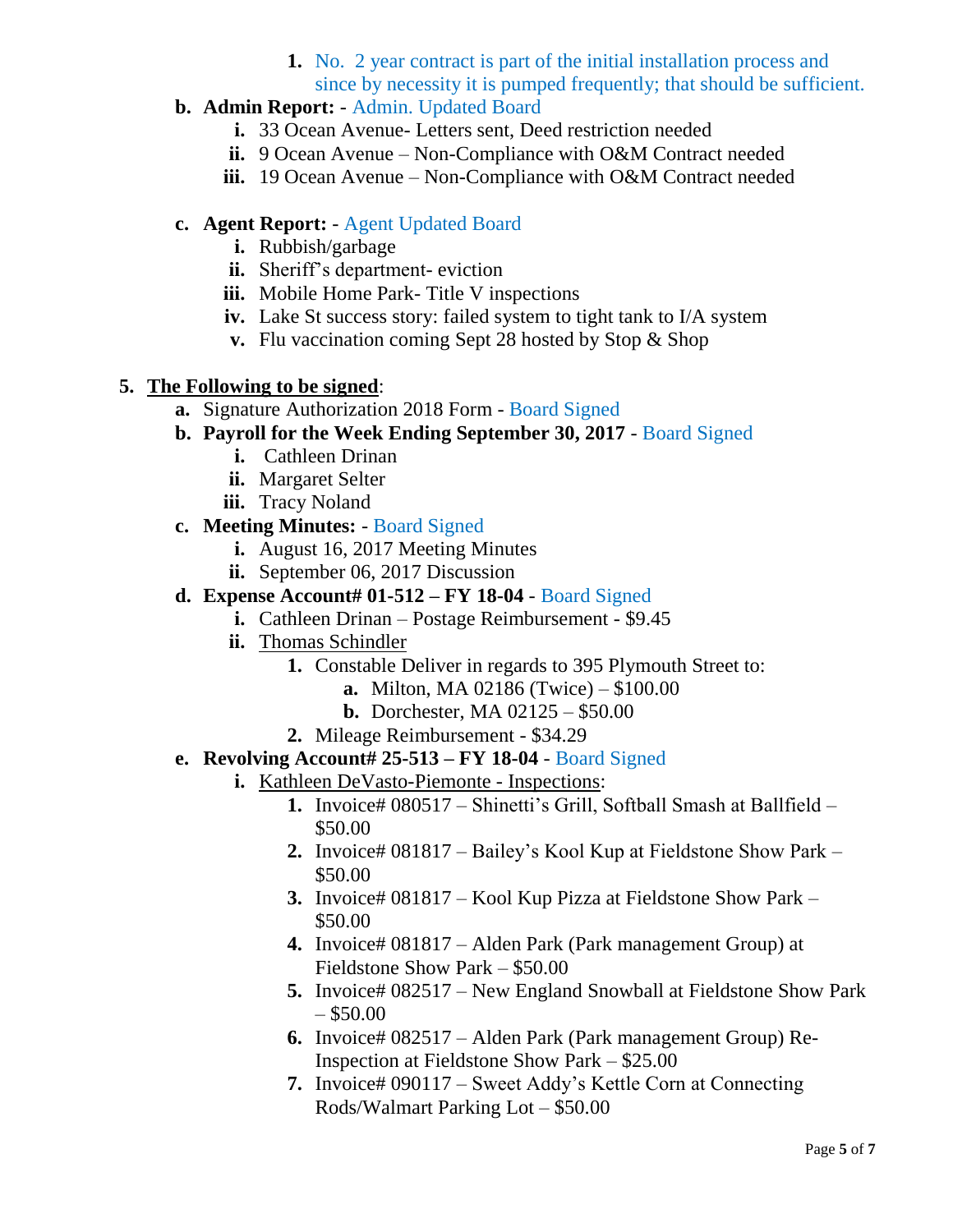## **f. Revolving Account# 25-513 – FY 18-05** - Board Signed

- **i.** Grady Consulting:
	- **1.** Invoice# 8962 485 South Street Plan Review \$85.00
	- **2.** Invoice# 8985 231 River Street Plan Review \$85.00
	- **3.** Invoice# 8986 44 Annawon Drive Plan Review \$85.00
	- **4.** Invoice# 9023 64 McClelland Road Plan Review \$85.00
	- **5.** Invoice# 9028 Amanda's Way, Phase II Plan Review \$85.00
	- **6.** Invoice# 9029 Amanda's Way, Phase III Plan Review \$85.00
	- **7.** Invoice# 9030 Amanda's Way, Phase V Plan Review \$85.00
	- **8.** Invoice# 9031 Amanda's Way, Phase VI Plan Review \$85.00
- **ii.** Spath Engineering:
	- **1.** Invoice# 091117-743 355 Plymouth Street Plan Review \$85.00
	- **2.** Invoice# 082317-743 Thompson Street Lot 1 Plan Review \$85.00
	- **3.** Invoice# 2 Carver Street Plan Review \$85.00
- **iii.** Amos Wood
	- **1.** Bottom Hole Inspection 147 Hudson Street \$40.00
- **iv.** Joseph Webby
	- **1.** Bottom Hole Inspection 17 Lake Street \$40.00
- **v.** Eric Mueller
	- **1.** 32 Indian Path Bottom Hole Inspection \$40.00
	- **2.** 32 Indian Path Final Inspection \$40.00
	- **3.** 44 Annawon Drive Final Inspection \$40.00
	- **4.** 8 Hickory Road Final Inspection \$40.00
- **g. Nursing Services Account# 01-522 – FY 18-02** Board Signed
	- **i.** Norwell Visiting Nurse Association Invoice# HBOH0818 Nursing Services for August, 2017 - \$443.32
- **h. iPad Gift Account# 26-514-4830-02 – FY 18-02** Board Signed
	- **i.** Cathleen Drinan
		- **1.** iPad Usage Reimbursement for July, 2017 \$21.16
		- **2.** iPad Usage Reimbursement for August, 2017 \$21.16
- **i. Permits**: Board Approved
	- **i.** COA/First Responders Appreciation 2017 Temporary Food Vendor's Permit
	- **ii.** Halifax Congregational Church Chicken BBQ 2017 Temporary Food Vendor's Permit
	- **iii.** Daniel H. Smith, DHS Excavating Co., LLC 2017 Septic Installer's Permit
	- **iv.** DANDEL Construction 2017 Septic Installer's Permit
	- **v.** Eric Mueller, Wind River Environmental 2017 Septic Installer's Permit
	- **vi.** David Penney, Rocky Meadows Enterprise 2017 Septic Installer's Permit
	- **vii.** Vernon Ferreira, PPM Management 2017 Septic Installer's Permit
	- **viii.** David Fletcher D.H. Fletcher Excavating Co. 2017 Septic Installer's Permit